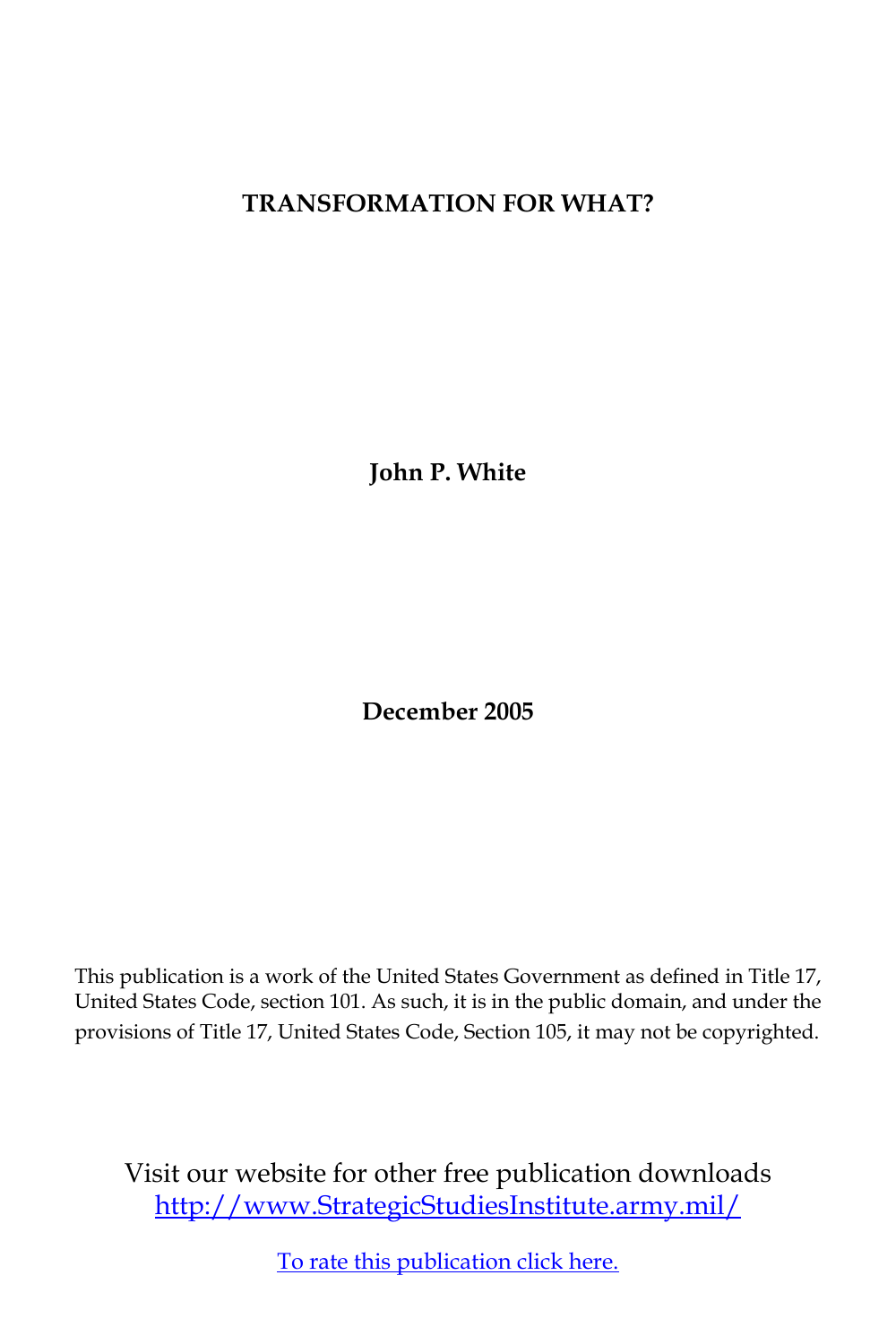The views expressed in this report are those of the author and do not necessarily reflect the official policy or position of the Department of the Army, the Department of Defense, or the U.S. Government. This report is cleared for public release; distribution is unlimited.

 Comments pertaining to this report are invited and should be forwarded to: Director, Strategic Studies Institute, U.S. Army War College, 122 Forbes Ave, Carlisle, PA 17013-5244.

\*\*\*\*\*

\*\*\*\*\*

 All Strategic Studies Institute (SSI) monographs are available on the SSI Homepage for electronic dissemination. Hard copies of this report also may be ordered from our Homepage. SSI's Homepage address is: *www.StrategicStudiesIns titute.army.mil/ssi/*

\*\*\*\*\*

 The Strategic Studies Institute publishes a monthly e-mail newsletter to update the national security community on the research of our analysts, recent and forthcoming publications, and upcoming conferences sponsored by the Institute. Each newsletter also provides a strategic commentary by one of our research analysts. If you are interested in receiving this newsletter, please let us know by email at *www.StrategicStudiesInstitute.army.mil/ssi/newsletter* or by calling (717) 245- 3133.

#### ISBN 1-58487-210-1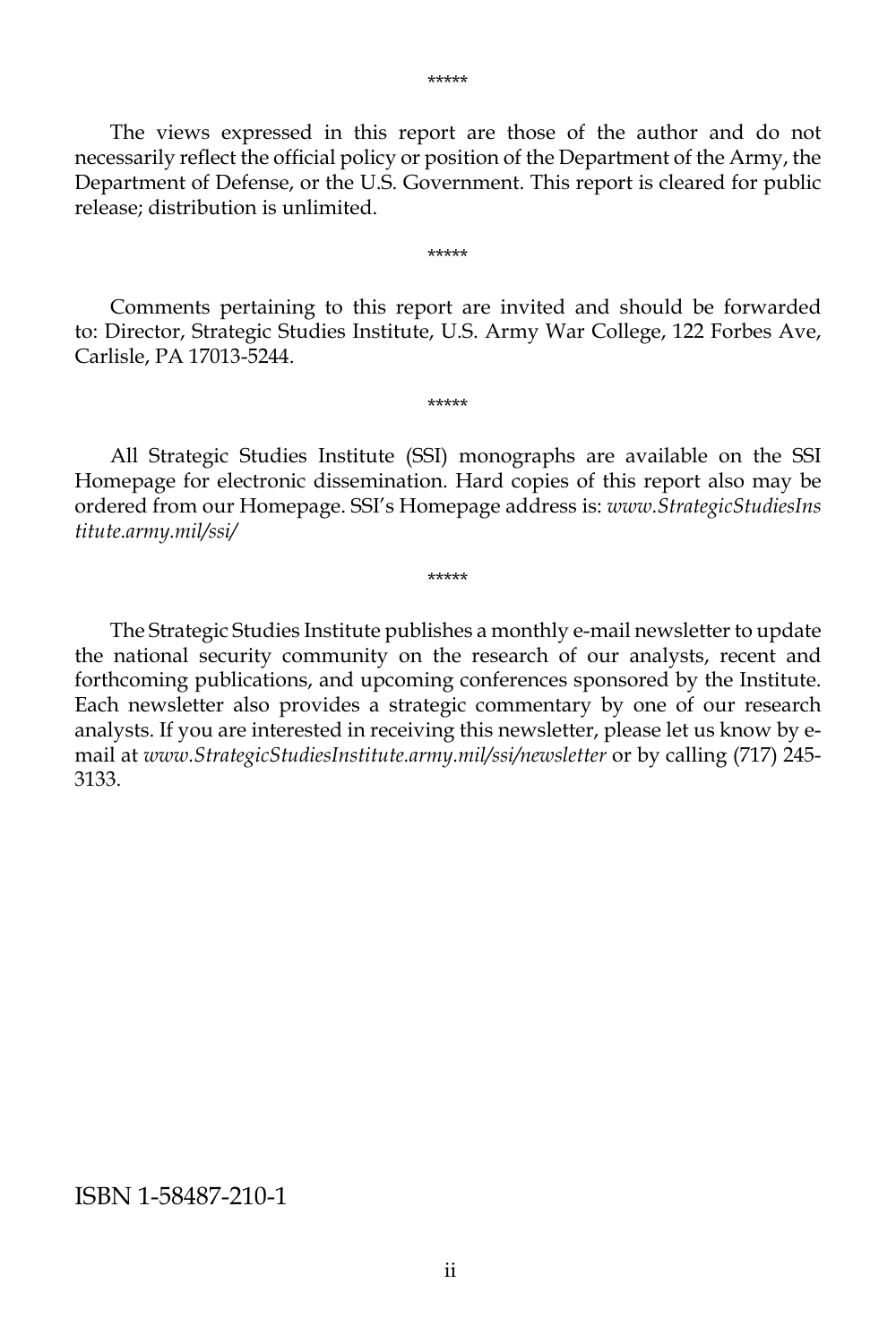#### **FOREWORD**

 Security transformation is vital for the United States to promote national security in rapidly changing times, but it is also a moving target. American policymakers and strategists must, on a regular basis, reassess the global security environment and the trajectory of transformation. One of the most significant of such reassessments is currently underway, driven by Operations IRAQI FREEDOM and Operation ENDURING FREEDOM, continuing technological developments, budget constraints, and the debate associated with the 2005 *Quadrennial Defense Review*.

 To provide senior defense leaders with ideas on security transformation, the Strategic Studies Institute has joined with the Belfer Center for Science and International Affairs at Harvard University's John F. Kennedy School of Government to bring together top experts on an annual basis. For the third meeting in this series held in November 2004—the National Defense University joined as a partner. The informed and free flowing debate at this conference generated a range of frank assessments and creative ideas about the status of security transformation.

 This report summarizes the debates and findings of the November session. The Strategic Studies Institute is pleased to offer it as a contribution to the ongoing debate on security transformation and the 2005 *Quadrennial Defense Review*.

DOUGLAS C. LOVELACE, JR.

**Director** Strategic Studies Institute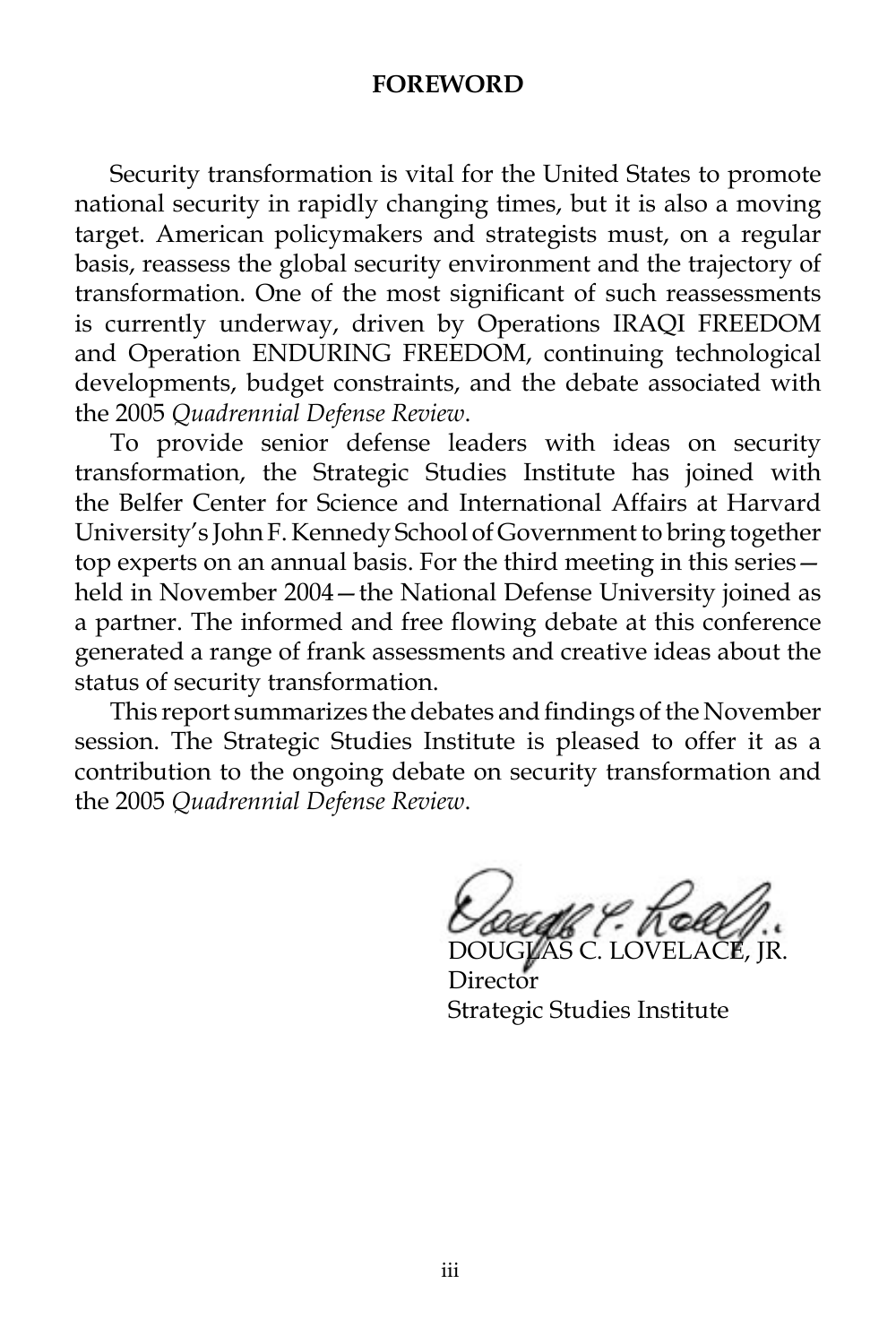#### **BIOGRAPHICAL SKETCH OF THE AUTHOR**

JOHN P. WHITE is Lecturer in Public Policy and Chair of the Kennedy School Middle East Initiative. He served as U.S. Deputy Secretary of Defense from 1995 to 1997, Deputy Director of the Office of Management and Budget from 1978 to 1981, Assistant Secretary of Defense, Manpower, Reserve Affairs and Logistics from 1977 to 1978, and as a lieutenant in the United States Marine Corps from 1959 to 1961. Prior to his most recent government service, Dr. White was the Director of the Center for Business and Government at Harvard University and the Chair of the Commission on Roles and Missions of the Armed Forces. He holds a B.S. degree from Cornell University, and an M.A. and Ph.D. in economics from the Maxwell Graduate School, Syracuse University.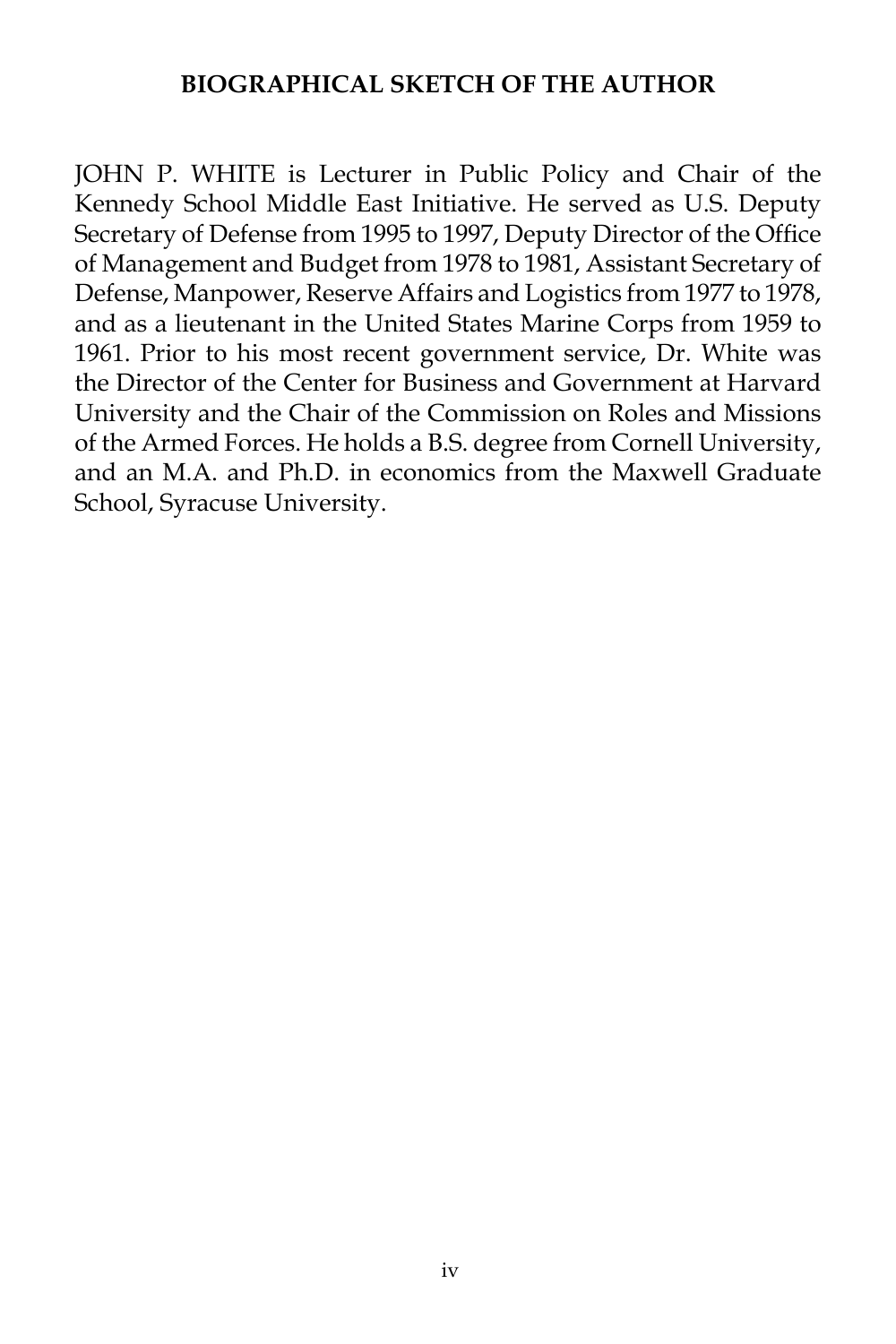## **TRANSFORMATION FOR WHAT?**

# **Key Insights.**

- Stability and reconstruction (S&R) operations in Iraq and Afghanistan and the war on terrorism have slowed the pace of the transformation programs.
- The government is making little progress in building an effective intergovernmental capacity for stability and reconstruction operations.
- The Department of Defense (DoD) budget is unlikely to be adequate to meet both the needs of continuing operations and transformation during the coming years.
- In light of the likely budget constraints, it is vital that DoD undertake a fundamental reassessment of the alignment of the force structure (especially expensive new platforms) to anticipated threats.
- DoD has a vital role to play in homeland security but the department is not engaged in the interagency process and is not adequately planning for needed homeland security capabilities.

# **The Report.**

 The third annual conference on security transformation was held on November 18-19, 2004, at the National Defense University (NDU). The conference was organized by the Belfer Center for Science and International Affairs (BCSIA) at Harvard University's John F. Kennedy School of Government. It brought together current and former defense officials and military commanders to discuss progress in achieving transformation of U.S. national security. The Army War College, NDU, and BCSIA sponsored the conference.

 The purpose of this annual conference is to examine progress in achieving national security transformation. The fundamental idea of transformation is that changes in the geopolitical environment and in technology require the United States to change dramatically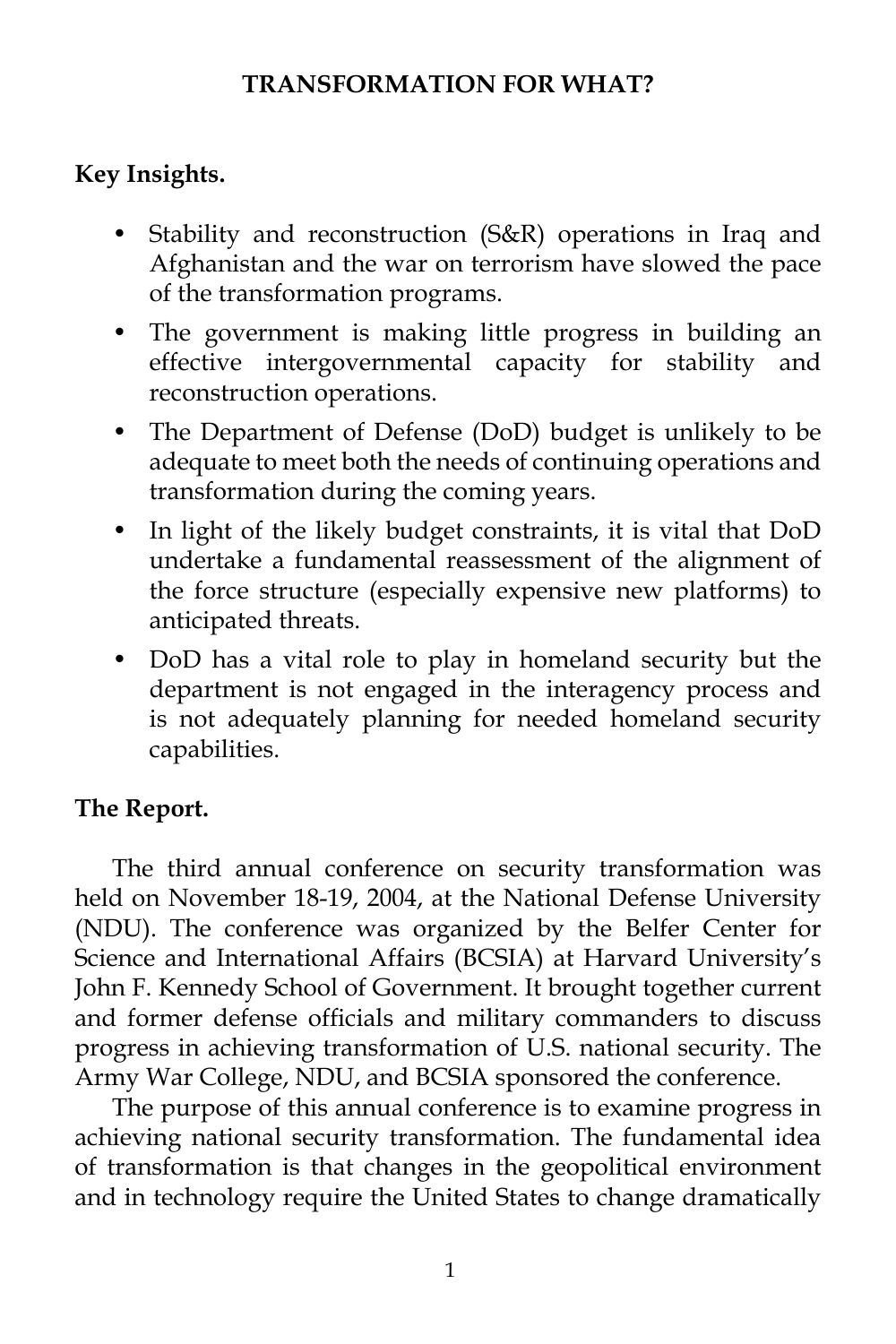its defense enterprise to meet the range of new national security threats by adopting new technologies and operational procedures. Transformation affects DoD and all other agencies involved in national security. It is a broad concept that encompasses change in doctrine, technology, and business practices and should be seen as a continuous process.

 This year's discussion centered on factors that are slowing the process of transformation: managing the stability and reconstruction (S&R) operations that are now on-going in Afghanistan and Iraq; the outlook for the defense budget; the implications of a change to the nature of the future threat on the future force structure; and slow progress on homeland security.

#### **Stability and Reconstruction Operations**.

 The Operation IRAQI FREEDOM experience demonstrates the difficulty we continue to have in carrying out successful S&R operations. This deficiency is particularly serious because past evidence (in Somalia, Haiti, Bosnia, and Kosovo) suggests that Iraq is not the last time that our nation will be involved in peacemaking and peacekeeping operations. Astonishingly, we have not found a way to build an effective S&R capability that brings together the necessary elements of organization, resources, and operational control. A central difficulty is that successful S&R operations require the involvement of the Department of State as well as domestic agencies, for example, the Departments of Justice, Homeland Security, and Health and Human Services, with expertise in public health, public safety, infrastructure repair, and civil government. But these agencies currently do not have the authority, mission, and resources to participate in peacekeeping operations.

 At the conference, one presenter outlined a plausible way for the United States to achieve such a capability that involved establishing executive authority in the National Security Council for coordinating S&R efforts. A second presenter stressed the need to include peacekeeping considerations in advance of military operations (through the use of "soft power") to ease the problems of posthostility occupation. It was noted that today's enemy is intelligent, aggressive, and, most importantly, highly innovative.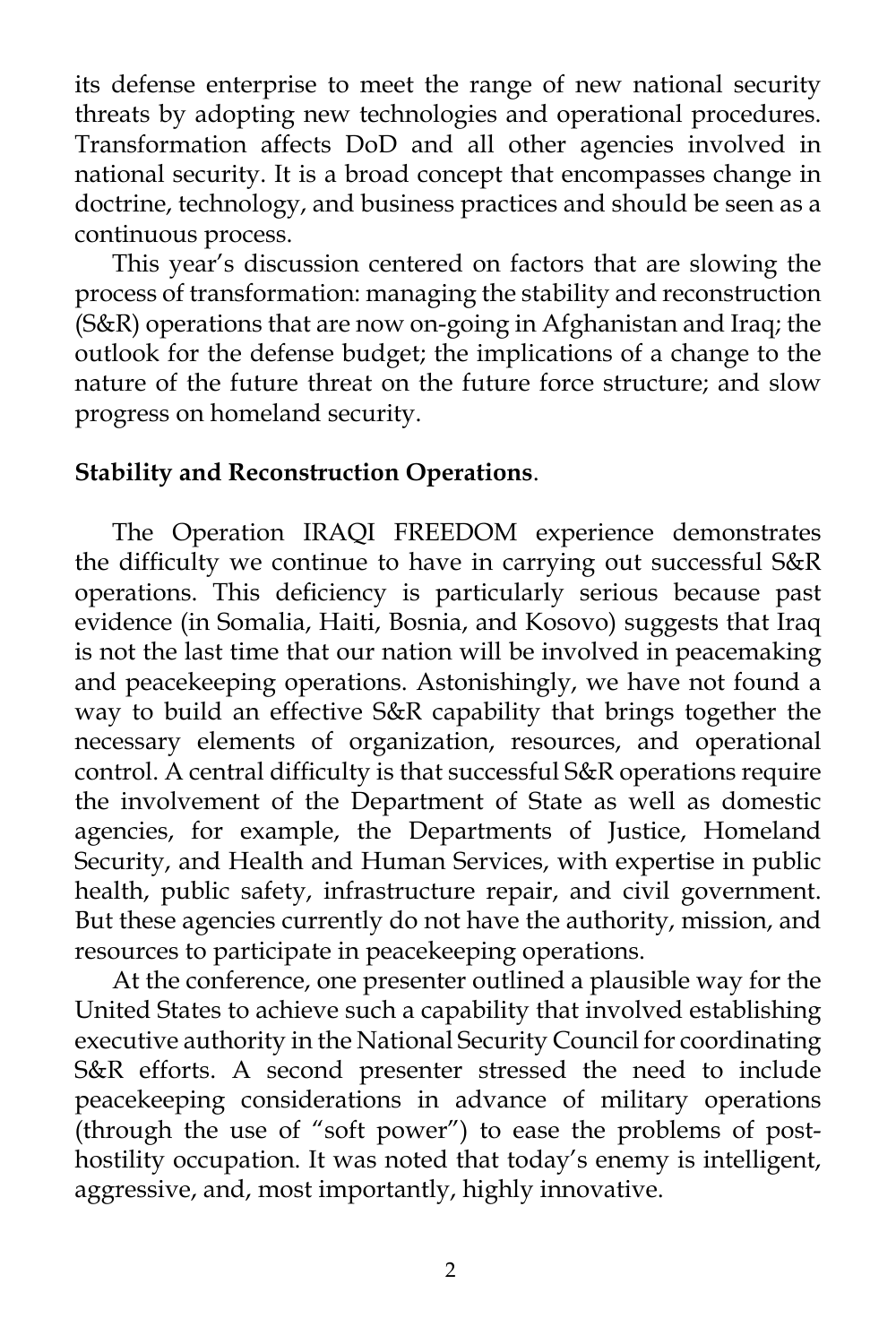However, as the failure of passage of the Lugar-Biden legislation (that sought to authorize a modest step in creating an office in the Department of State devoted to coordinating post-conflict occupation) illustrates, no significant change should be anticipated soon. Little progress has been made since the last conference where we concluded that a better way is urgently needed for the United States to carry out peacekeeping operations. The absence of progress is more surprising since the attributes of a successful organization for stability are clear and well-acknowledged. They include:

- A division of labor among the various agencies and a definition of the DoD role, with appropriate authorities and funding;
- A mechanism for effective interagency cooperation;
- Strong leadership at the center from the National Security Council and Office of Management and Budget;
- A management concept for stability operations with someone in charge, including provision for international participation; and,
- A program for building capacity, especially in domestic agencies, with an innovative focus.

 The S&R operations in Iraq and Afghanistan do have aspects that are helpful for modernization. Field operations give the opportunity for "little t" transformation based on quick adaptation to technology by operating forces. This adaptation is especially valuable because the transformation usually focuses on joint operations, the measures frequently are not costly, and the process circumvents the more cumbersome "big T" transformation process associated with new platforms. Various suggestions were made to strengthen the "little t" transformation process, for example, greater reliance on the acquisition system used by the Special Operations Command (SOCOM), and greater use of special limited acquisition authorities by joint commands to fund field "experiments." Such changes would assure field trials of new systems before their final specification.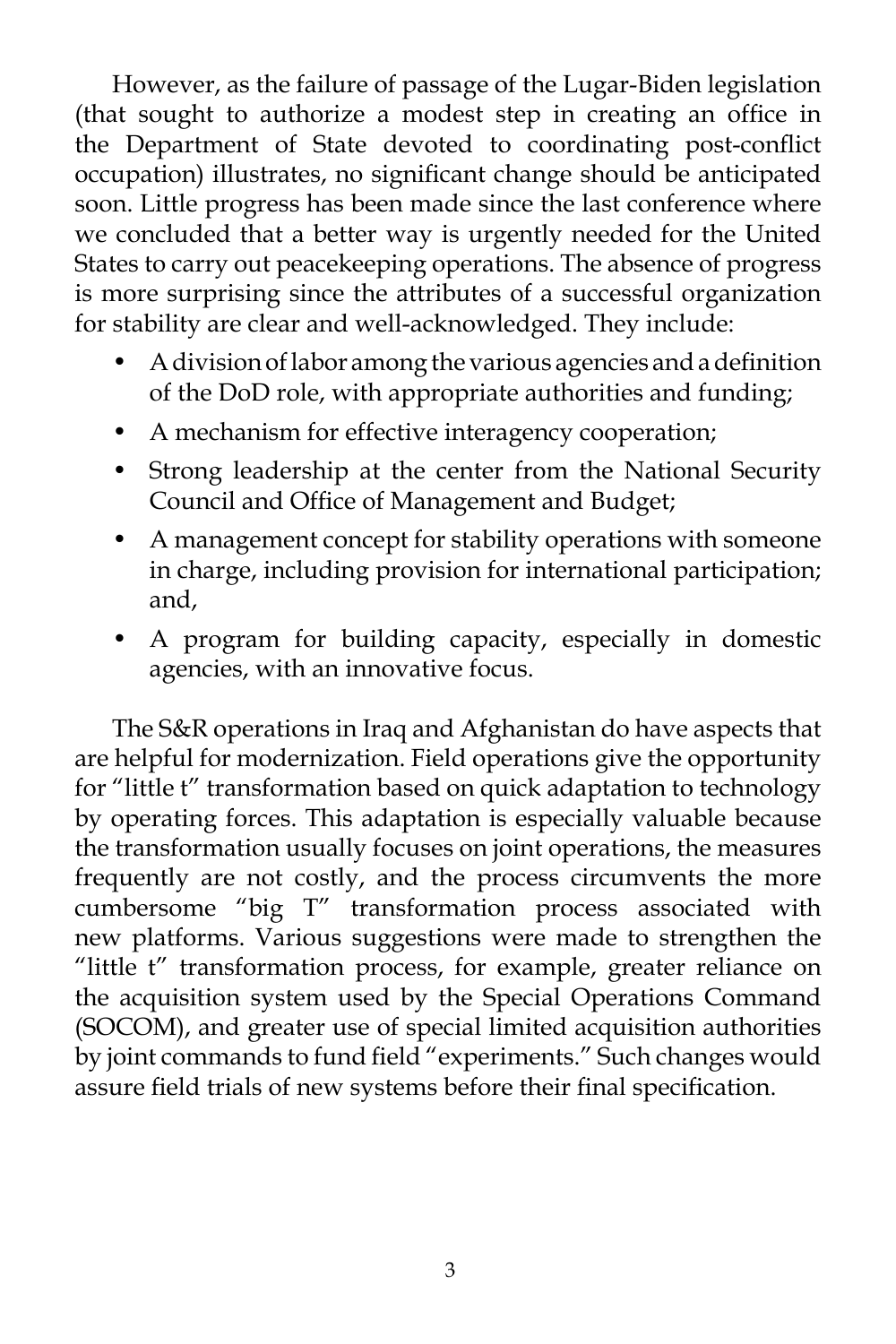## **Budget Outlook.**

 Participants discussed at length the outlook for the defense budget. Although the United States can well afford devoting a larger share of the gross domestic product (GDP) to defense (and has consistently done so in the past), participants generally expected that defense budgets were unlikely to continue to grow, and indeed might decline. The external factors leading to this expectation of pressure on the defense budget were the twin budget and trade deficits, anticipated continued growth in nondiscretionary federal expenditures, reform of Social Security and other entitlement programs, and increased demand for discretionary spending, including for homeland security.

 Also, internal pressures on the defense budget suggest that resources for the investment accounts—procurement and research and development (R&D)—will be constrained. These pressures include the apparently inexorable increase in operations and maintenance expenditures per soldier (in part due to continually growing benefits packages), the call for increased Army and Marine force strength for Iraq and beyond, the high cost of the Iraq deployment, and deferred cost of replacement and reconstitution of the equipment used in Iraq. Participants noted that a significant portion of the Army's modernization program is being funded by supplementals to the DoD base budget. The supplements will cease when the Iraqi occupation ends, and the Army may well be left with unfunded modernization requirements.

 Conference participants were skeptical, to varying degrees, that resources would be available to fund the currently programmed modernization programs, especially for costly platforms (ships, tactical aircraft) and the Army's Future Combat System. Estimates varied, but one knowledgeable observer suggested a funding shortfall of 20 percent to 30 percent, based on current program cost estimates. Participants made suggestions of activities that should be terminated or missions that should be abandoned. One participant did suggest that the research, development, test, and evaluation budget may offer an opportunity for savings; this budget category has grown, especially because of large development programs.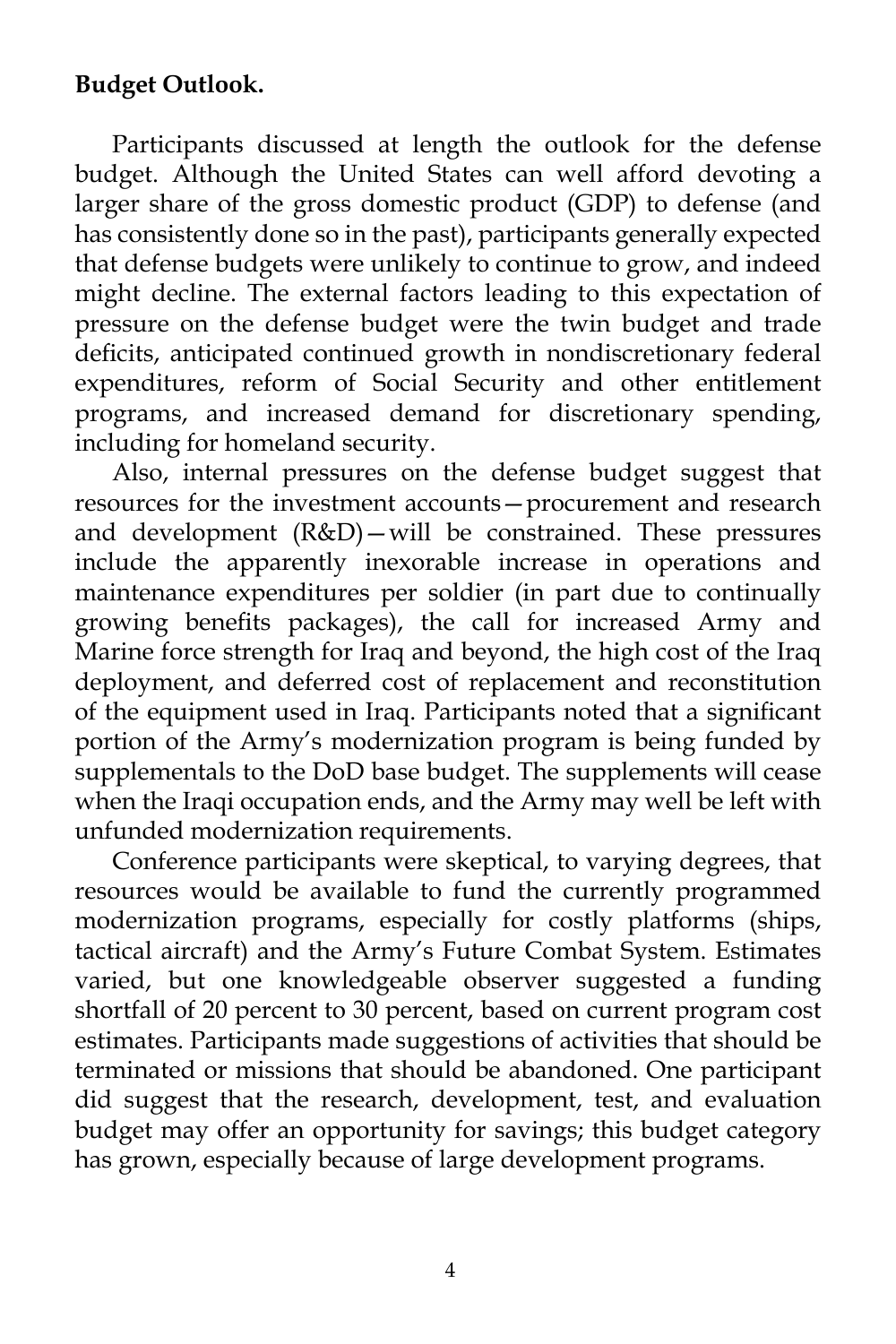The choices that face us if the DoD budget does not continue to grow are all difficult:

- Change the U.S. role in the world by reducing missions;
- Renegotiate benefits in the all-volunteer force;
- Reduce force structure; and,
- Reduce the content of modernization programs.

Assessing the choices requires an inquiry about the composition and extent of forces needed to meet future threats.

## **Alternative Force Postures.**

 If resources are unlikely to be adequate to meet current force modernization plans, then it is necessary to examine the basis of the need for the forces. Participants generally agreed that such an examination has not been undertaken recently; however, they did not directly address possible alternative force structures or the pros and cons of the force structure implicit in the current DoD 5-year financial plan. There were several important interventions about the need to examine whether the current force structure properly meets the needs of realistic future security threats. This situation underscores the need for a fundamental review of the future mission set, post-Iraq, and implications for the future force structure and joint warfighting systems. In particular, a better balance between expensive new platforms and network centric systems is needed and necessary to meet these future threats.

 The mandated *Quadrennial Defense Review* that is due in 2005 is seen as having become a bureaucratic exercise in which the services and other DoD elements work to defend their programs and interests rather than a forum for examining the fundamental basis of the defense posture: the relationship of forces to likely future threats and security missions. For example, what will be needed for counterterrorism and peacekeeping operations relative to the need for broad based deterrence and conventional combat capabilities?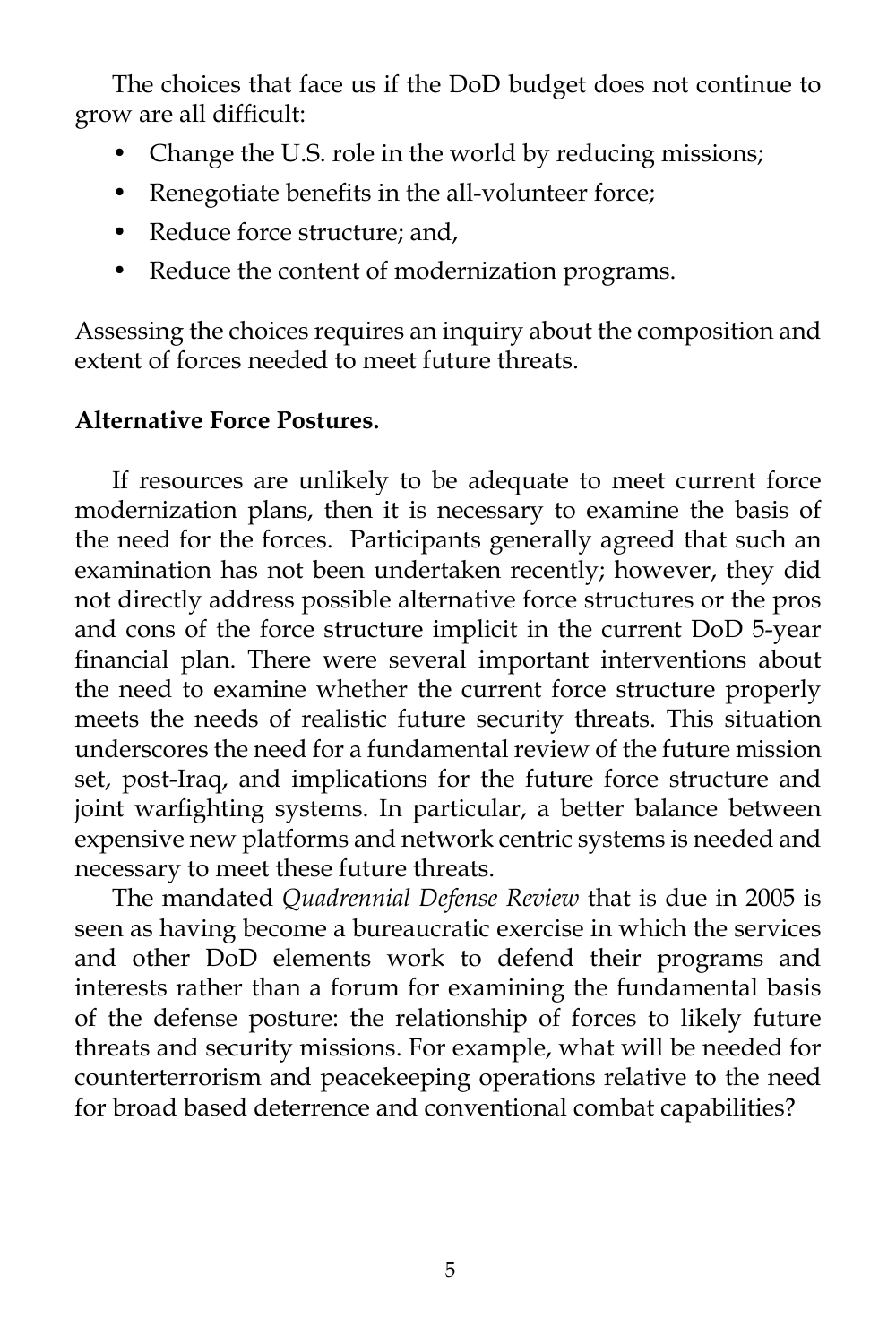#### **Homeland Security.**

 All agreed on the urgent necessity for the country to counter terrorism and increase our homeland security. Last year, our discussion noted that while establishment of the Department of Homeland Security (DHS) was the single most important step that the government has taken to meet the threat of catastrophic terrorism, considerable time and effort would be required to build an integrated capability that involved both domestic and national security agencies. This year, one knowledgeable participant argued that progress in mounting a coordinated effort has proven slower than expected, in large part because of DoD's failure to engage seriously in its role in homeland security. It appears that the current DoD leadership has decided, perhaps because of the pressure of Iraq or perhaps fearing a raid on the DoD budget, not to engage actively in the government-wide process to strengthen homeland security, other than through force protection.

 We must conclude that, as yet, there is no agreement on what the DoD's role will be in homeland security or, in DoD terms, homeland defense. There are many examples where DoD can and must play a role: (1) terminal air defense within CONUS, (2) longrange maritime interdiction beyond Coast Guard capabilities, (3) participation in high stress hostage rescue teams' (HRTs) operations, (4) contributions to domestic threat intelligence using approved DoD sources of investigatory information, (5) protecting critical facilities in high threat circumstances, and, most importantly, (6) assistance in the response to an act of catastrophic terrorism, should it occur.

#### **Other Defense Transformational Issues.**

 The conference addressed a number of additional transformational issues. Annually, we address *Intelligence Support to Military Operations*. This year's discussion was refreshing because it did not address organizational issues and because the two presentations highlighted, by comparison with other topics, the progress and capability of intelligence support to military operations. One presentation defined the shift in the paradigm for distributing intelligence from an "information push" to a web-based, internal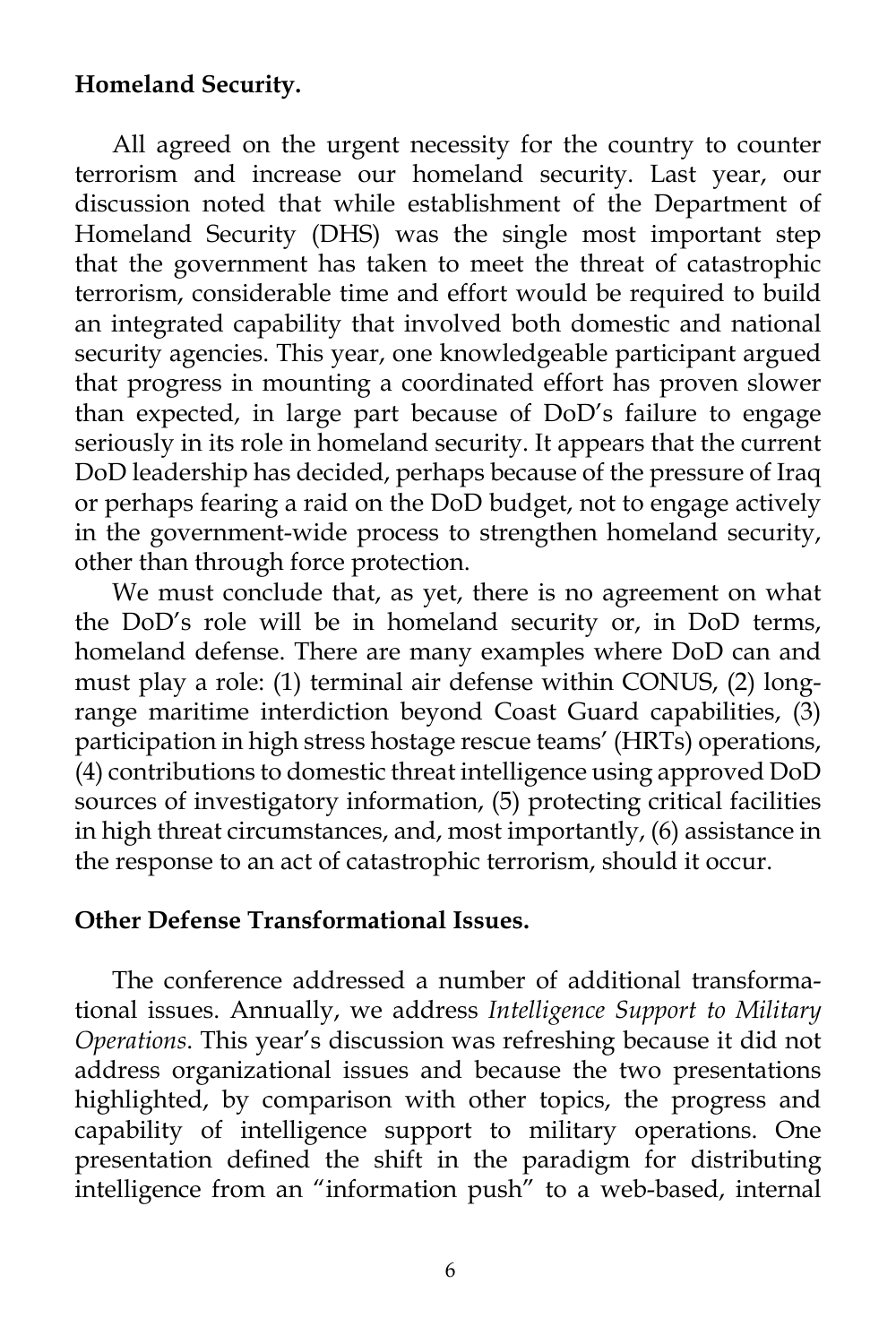protocol, "demand pull" approach. The arrangement requires high bandwidth downlinks and lower bandwidth uplinks to hundreds of reception points that, in turn, connect to local area networks. This shift permits military commanders to draw on intelligence information pertinent to their particular responsibilities. The new approach offers the consumer the opportunity to specify what information is of interest, while still permitting higher echelons of intelligence to "push" new information with which the consumer is not familiar through direct broadcast satellites.

 The success of intelligence support to military operations is an example of what can be achieved by transformation. The advances that have come in the last 10 years reflect the change in the technology balance between collection and the functions for tasking, processing, exploiting, and communicating intelligence to military users. It is noteworthy that this capability is available as support to military operations, but does not exist as yet, at least to the same degree, for support to national, i.e. non-DoD, intelligence users, or to homeland security users.

 Several participants raised concerns regarding weapons of mass destruction. Some observed that, if keeping the worst weapons out of the worst hands is a high priority, it seems that we may be focusing on the worst people, but not doing much about the worst weapons.

 The participants agreed that the transformation process must cover the full spectrum of operations from concept development and experimentation through the acquisition process to new concepts of military operations in the field.

#### **The Army's Problem.**

 The conference heard a good deal about how the Army was approaching the three challenges of (1) managing the Iraq deployment, (2) reconfiguring Army forces to be more responsive to the various contingencies that arise, and (3) planning and providing resources for transformation to a future combat system that assures strategic dominance. Participants were uniformly impressed by the description of the Army's shift to "modular forces" that permits more flexible and rapid assembly of "units of action" tailored to particular contingencies. The Army is also giving considerable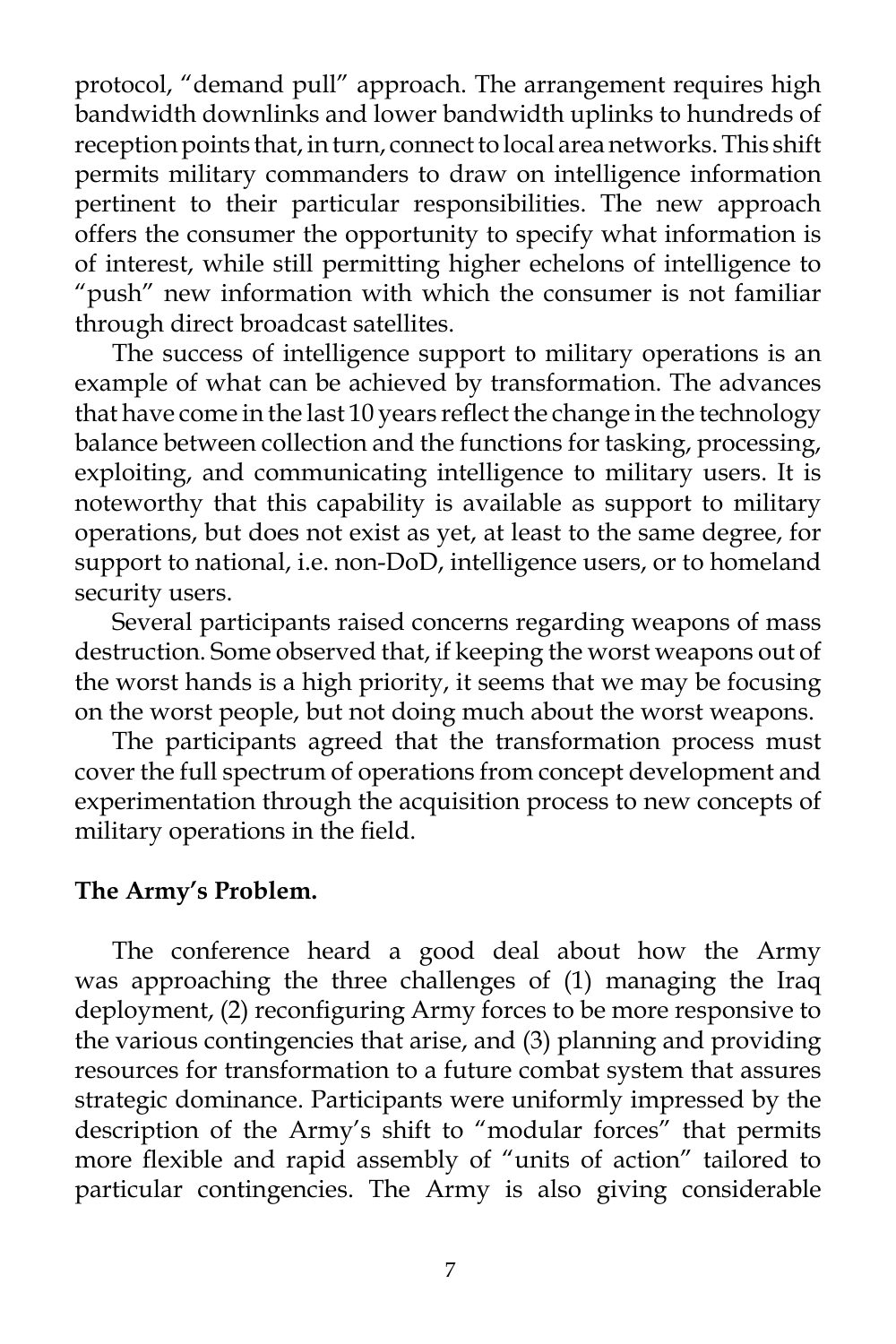attention to streamlining logistics and finding the best way to carry out spiral development in the evolution to the future combat system. The difficulty is that the Army is under-resourced, and it is unlikely to meet the three challenges cited above unless it receives a larger share of DoD's total obligational authority.

## **DoD Personnel Initiatives.**

 The Undersecretary for Personnel and Readiness delivered an informative presentation about personnel initiatives of DoD for both the civilian and uniformed workforce. It seems that, up to the present, both military recruitment and retention rates of the services are remaining firm for the active duty forces. Participants discussed the prospects of reducing growing benefit costs and expressed differing views about the importance of benefits to maintaining the quality of the force. They noted that the Reserve and National Guard are experiencing significant change resulting from frequent call-ups for S&R operations and from the requirements of homeland security. Dr. Chu described a number of initiatives that are underway to adjust the management of the reserve forces to meet current requirements. Participants did not support the possibility of abandoning the All-Volunteer Force.

## **The Defense Industry.**

 A presentation of the state of the defense industrial base and DoD defense industry policy as it relates to transformation prompted much interest. The move to network centric warfare and the growing concern with counterterrorism and S&R operations indicate a shift away from platforms that have been the central focus of the large defense contractors.

 The management of transformation programs is changing. DoD is less able to handle the technical and contracting aspects of intensive networking in information technology; command, control, communications and computing, intelligence, surveillance and reconnaissance (C4 ISR); and joint warfighting projects that are at the heart of transformation. The result is that DoD has been placing greater reliance on major contractors to lead system integration